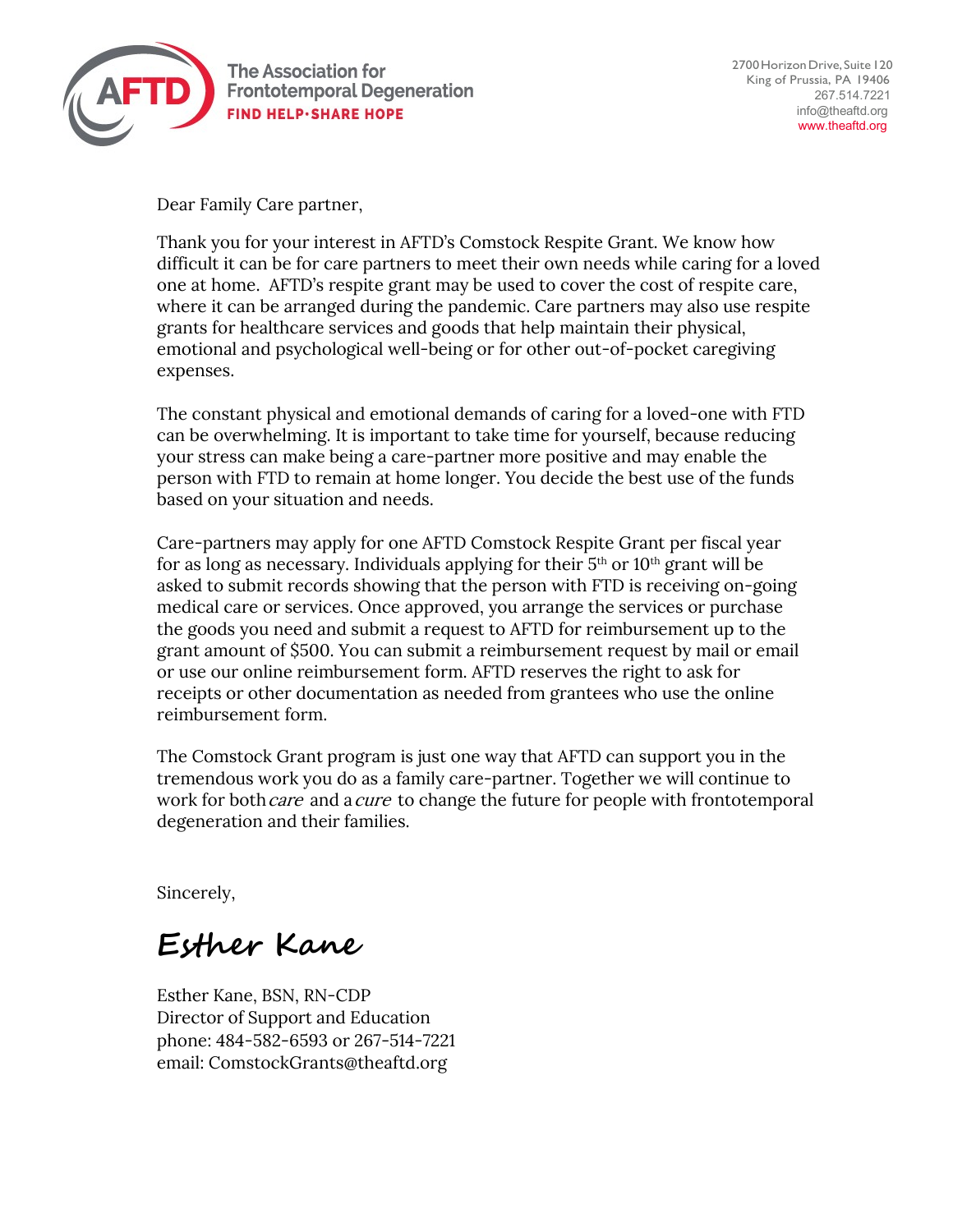

## Comstock Respite Grant Guidelines

#### **Goals**

- Help family care partners to meet their own needs while caring for a loved one at home.
- Provide time off (respite) for unpaidcare partners
- Help fulltime unpaid care partners access healthcare services or goods to maintain their own emotional, psychological and physical health.
- Maintain or improve care-partner well-being through use of respite and/or self-care which may enable the person with frontotemporal degeneration to remain home longer

## **Types of Respite Care and other services**

- Care partners must locate and arrange all respitecare and other services. Options may include but are not limited to:
	- In-home care (including family members and other community resources)
	- Adult day services
	- Short-term, overnight care at home or in assisted living or skilled nursing home
	- Mental health counseling or therapy
	- Yoga, mindfulness or other classes or resources to maintain well-being
	- Broadband or internet costs (to maintain on-line support)
	- Medication costs and Insurance co-pays
	- Smartphone or iPad technology for access to on-line support and resources
	- Communication tools (writing board, computer software, apps, etc.).

## **How to Qualify**

- Care partner and person with FTD must live together and be residents of the U.S.
- Funds cannot be used for respite care if the individualwithFTD iscurrently receiving respite care through Hospice or any service covered by Medicare, Veterans Administration or other public healthcare benefits.
- Provide copies of diagnostic report(s) showing how the diagnosis of FTD was made. **A copyof a full evaluationbythediagnosingphysicianispreferred**. Other acceptable records include a report from neuropsychological testing and/or brain imaging tests such as MRI or PET scans. If diagnostic records are not available, a letter from a current physician detailing what diagnostic records they have seen may be acceptable.
- *The confidentiality of all personal information is protected. Medical records are destroyed after initial grant is approved.*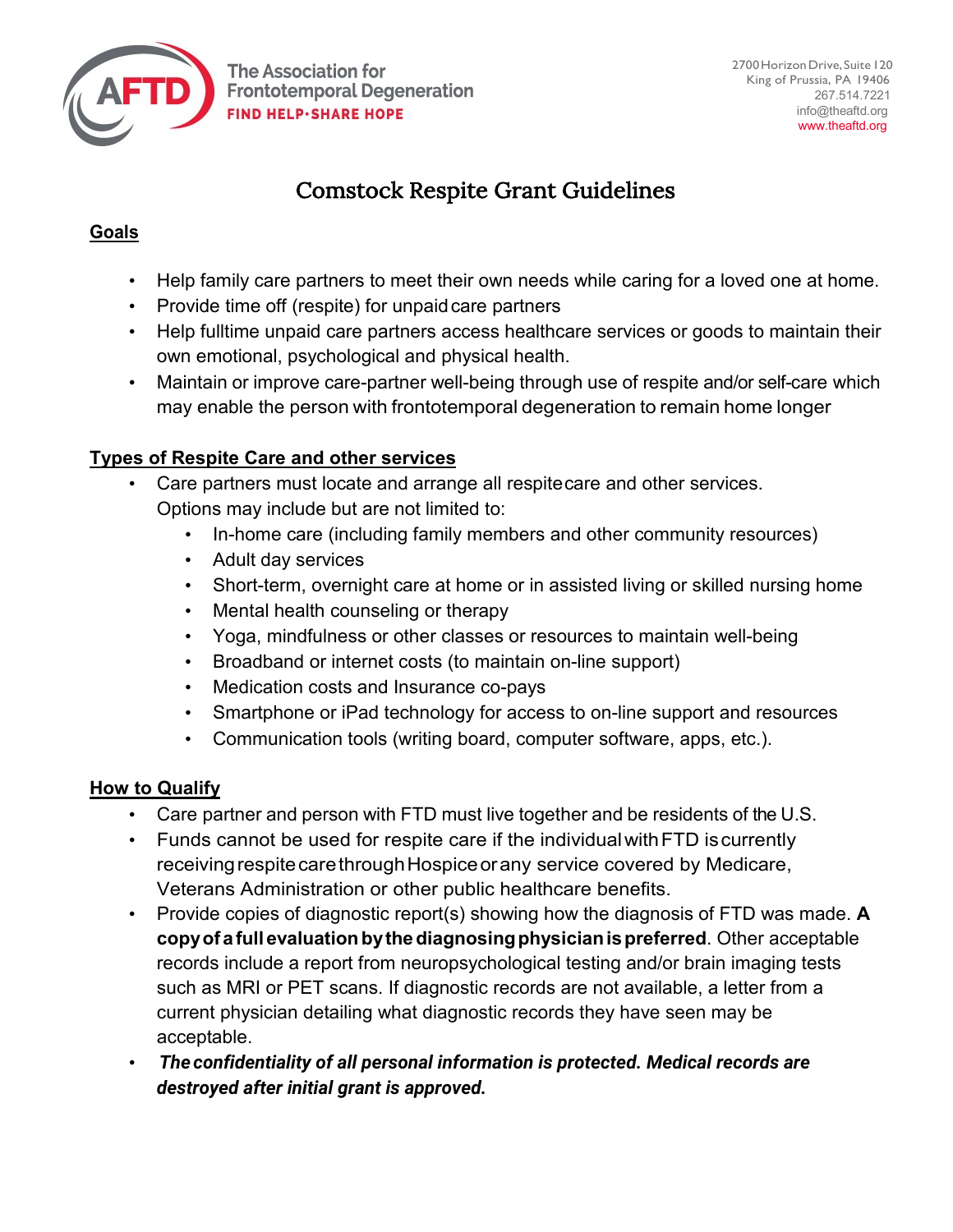

#### **Stipulations:**

- Applicant is responsible for contracting with the service vendor of his or her choice.
- AFTD will only reimburse grantees for expenses incurred *AFTER* the date a grant is approved
- Applicant is responsible for ensuring that the bill for services rendered or other receipts are available to AFTD upon request.
- AFTD will reimburse grantee for up to \$500.
- Submit additional medical records from current physician when applying for every fifth respite grant
- **ContactAFTDIfyoucannotusegrant fundswithinsixmonthsoftheapprovaldate.**

For questions related to the Comstock Grant Program, or for assistance in completing this application, please contact:

Esther Kane, BSN, RN-CDP, Director of Support and Education phone[: 484-582-6593 or 267-](mailto:msharp@theaftd.org)514-7221 email: ComstockGrants@theaftd.org

#### *Keep this page for your records*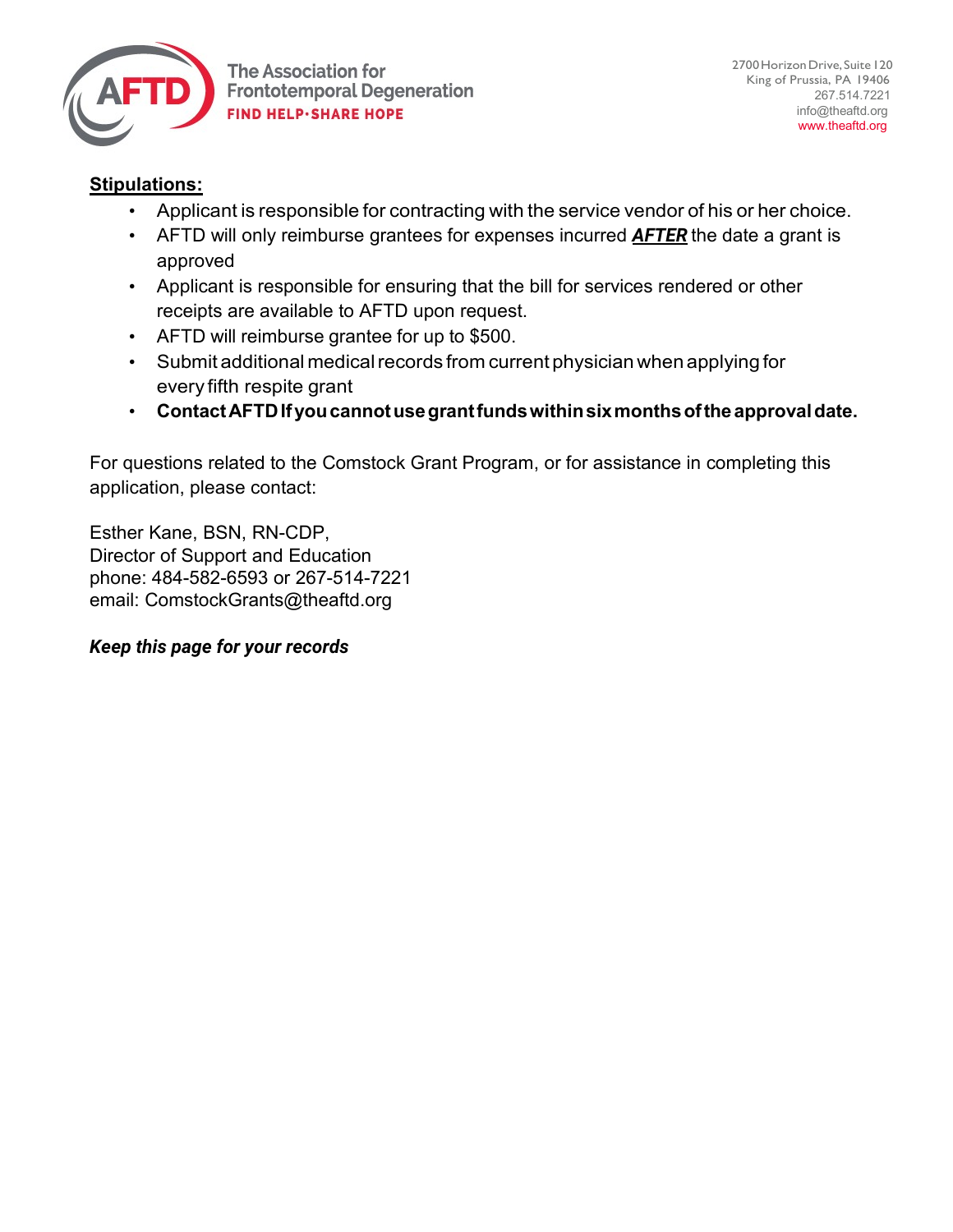# Comstock Respite Grant Application

**FilloutandreturnthispagewithdocumentationofFTDdiagnosis:** *(Ifyouhavereceiveda grant in a prior year, medical information is not necessary unless there has been a change in diagnosis.)*

**AFTD 2700 Horizon Drive, Suite 120**

**King ofPrussia, PA 19406 via email: [comstockgrants](mailto:msharp@theaftd.org)@theaftd.org** 

#### **PRIMARY FAMILY CARE PARTNER'SINFORMATION**

|                                                                                                   | Date of Birth:___________________              |  |                    |      |
|---------------------------------------------------------------------------------------------------|------------------------------------------------|--|--------------------|------|
|                                                                                                   |                                                |  |                    |      |
|                                                                                                   |                                                |  |                    |      |
|                                                                                                   |                                                |  |                    |      |
|                                                                                                   |                                                |  |                    |      |
| Does the person live with you? Yes No                                                             |                                                |  |                    |      |
| Have you ever received an AFTD care partner respite grant before? Yes $\Box$ (Year____) No $\Box$ |                                                |  |                    |      |
| How do you anticipate using the grant?                                                            |                                                |  |                    |      |
|                                                                                                   |                                                |  |                    |      |
| <u>PATIENT INFORMATION</u>                                                                        |                                                |  |                    |      |
|                                                                                                   | Date of Birth: _________________               |  |                    |      |
| Does the person with FTD currently receive respite care?                                          |                                                |  | $\sf Yes$ $\Box$   | No   |
| Have they been diagnosed with frontotemporal degeneration?                                        |                                                |  | Yes                | $No$ |
| Subtype (if known): bvFTD PPA CBD PSP FTD/ALS                                                     |                                                |  |                    |      |
| Date of Diagnosis: <u>contract and a series of Diagnosis:</u>                                     |                                                |  |                    |      |
| How did you learn about the Comstock Grant Program? (Select all that apply)                       |                                                |  |                    |      |
| <b>AFTD</b> website                                                                               | FTD support group                              |  | Friend or relative |      |
| <b>AFTD</b> staff                                                                                 | Other healthcare or community service provider |  |                    |      |